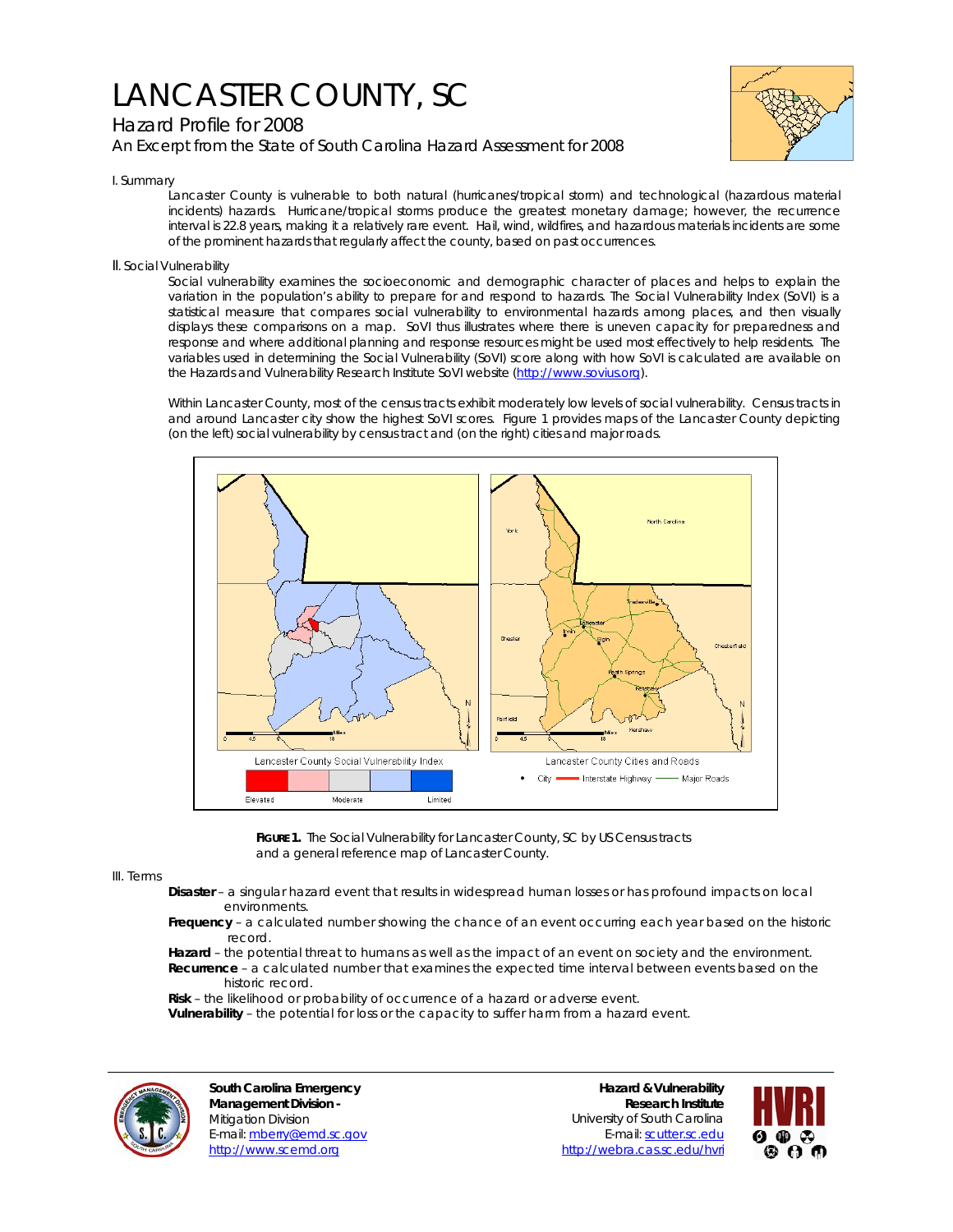#### IV. Hazard Identification

The estimated recurrence of a hazard is a useful element (based on event frequency) for distinguishing between infrequent hazards like earthquakes, and frequent hazards such as hazardous materials incidents or traffic accidents. The most common hazard events in Lancaster County are hazardous material accidents, severe thunderstorms and wind, and wildfires. Drought and hurricanes/tropical storms are hazards with the lowest recurrence intervals. The recurrence and hazard frequency table can be seen in Table 1.

| Hazard <sup>a</sup>                                                                                                                                                                                                                           | <b>Number of</b><br><b>Events</b> | <b>Years in</b><br><b>Record</b>                                                                                                                                             | Recurrence<br><b>Interval</b><br>(Years) | <b>Hazard Frequency</b><br>(Percent Chance<br>per Year) |
|-----------------------------------------------------------------------------------------------------------------------------------------------------------------------------------------------------------------------------------------------|-----------------------------------|------------------------------------------------------------------------------------------------------------------------------------------------------------------------------|------------------------------------------|---------------------------------------------------------|
| <b>Coastal Events</b>                                                                                                                                                                                                                         |                                   |                                                                                                                                                                              |                                          |                                                         |
| Hurricane/Tropical Storm                                                                                                                                                                                                                      | $\overline{7}$                    | 158                                                                                                                                                                          | 22.57                                    | 4.43                                                    |
| Ocean & Lake Surfb                                                                                                                                                                                                                            | $\mathbf{1}$                      | 16                                                                                                                                                                           | 16.00                                    | 6.25                                                    |
| Waterspout                                                                                                                                                                                                                                    | $\Omega$                          | 16                                                                                                                                                                           | $\star$                                  | $\star$                                                 |
| <b>Dam Failure</b>                                                                                                                                                                                                                            | $\overline{\phantom{a}}$          |                                                                                                                                                                              | ÷,                                       |                                                         |
| <b>Drought</b>                                                                                                                                                                                                                                | $\mathbf{1}$                      | 59                                                                                                                                                                           | 59.00                                    | 1.69                                                    |
| <b>Flood</b>                                                                                                                                                                                                                                  | 10                                | 59                                                                                                                                                                           | 5.90                                     | 16.95                                                   |
| Fog                                                                                                                                                                                                                                           | $\overline{0}$                    | 12                                                                                                                                                                           | $\star$                                  | $\star$                                                 |
| <b>Geophysical Events</b>                                                                                                                                                                                                                     |                                   |                                                                                                                                                                              |                                          |                                                         |
| Avalanche                                                                                                                                                                                                                                     | $\overline{0}$                    | 49                                                                                                                                                                           | $\star$                                  | $\star$                                                 |
| Earthquake                                                                                                                                                                                                                                    | $\overline{0}$                    | 310                                                                                                                                                                          | $\star$                                  | $\star$                                                 |
| Landslide                                                                                                                                                                                                                                     | $\overline{0}$                    | 49                                                                                                                                                                           | $\star$                                  | $\star$                                                 |
| <b>Human-Induced Events</b>                                                                                                                                                                                                                   |                                   |                                                                                                                                                                              |                                          |                                                         |
| <b>Civil Disturbance</b>                                                                                                                                                                                                                      |                                   | $\centerdot$                                                                                                                                                                 |                                          |                                                         |
| Hazardous Materials (Hazmat)                                                                                                                                                                                                                  | 40                                | 22                                                                                                                                                                           | 0.55                                     | 181.82**                                                |
| <b>Nuclear Power Plant</b>                                                                                                                                                                                                                    | $\overline{0}$                    | 8                                                                                                                                                                            | $\star$                                  |                                                         |
| Terrorism                                                                                                                                                                                                                                     | $\Omega$                          | 29                                                                                                                                                                           | $\star$                                  | $\star$                                                 |
| <b>Transportation (Motor Vehicle)</b>                                                                                                                                                                                                         | 12.235                            | 10                                                                                                                                                                           | < 0.50                                   | 122,350.00**                                            |
| <b>Severe Thunderstorm Events</b>                                                                                                                                                                                                             |                                   |                                                                                                                                                                              |                                          |                                                         |
| <b>Funnel Cloud</b>                                                                                                                                                                                                                           | $\overline{2}$                    | 16                                                                                                                                                                           | 8.00                                     | 12.50                                                   |
| Hail                                                                                                                                                                                                                                          | 54                                | 59                                                                                                                                                                           | 1.09                                     | 91.53                                                   |
| <b>Heavy Precipitation</b>                                                                                                                                                                                                                    | $\Omega$                          | 15                                                                                                                                                                           | $\star$                                  | $\star$                                                 |
| Lightning                                                                                                                                                                                                                                     | 8                                 | 16                                                                                                                                                                           | 2.00                                     | 50.00                                                   |
| Thunderstorm & Wind                                                                                                                                                                                                                           | 98                                | 59                                                                                                                                                                           | 0.60                                     | $166.10**$                                              |
| Tornado                                                                                                                                                                                                                                       | 9                                 | 59                                                                                                                                                                           | 6.56                                     | 15.25                                                   |
| <b>Temperature Extremes</b>                                                                                                                                                                                                                   | $\Omega$                          | 16                                                                                                                                                                           | $\star$                                  | $\star$                                                 |
| <b>Wildfire</b>                                                                                                                                                                                                                               | 914                               | 21                                                                                                                                                                           | < 0.50                                   | 4,352.38**                                              |
| Winter Weather (Snow & Ice)                                                                                                                                                                                                                   | 15                                | 59                                                                                                                                                                           | 3.93                                     | 25.42                                                   |
| a Data Sources: National Climatic Data Center<br>(www.ncdc.noaa.gov/cgi-win/wwcgi.dll?wwEvent~Storm);<br>National Geophysical Data Center<br>(www.ngdc.noaa.gov/hazard/<br><b>b</b> Includes coastal flooding, coastal erosion, coastal winds |                                   | Unable to calculate (cannot divide by zero)<br>** Percent is greater than 100.00, therefore hazard can be<br>expected to occur more than once per year<br>- Data Unavailable |                                          |                                                         |

|  |  | <b>TABLE 1.</b> The Hazard Profile for Lancaster County, SC. |
|--|--|--------------------------------------------------------------|
|  |  |                                                              |

V. Hazard Loss Information

When compared to South Carolina as a whole, Lancaster County has a higher probability of loss-producing wildfire and winter weather, and is slightly above the state average for drought and hail events. This comparison between the county and state in Figure 2 (page 3) shows hazards that exceeded the state mean in red type. Thunderstorms, wind, and tornadoes are well below the state mean indicating that these hazards have historically produced fewer losses for the county when compared to the state as a whole.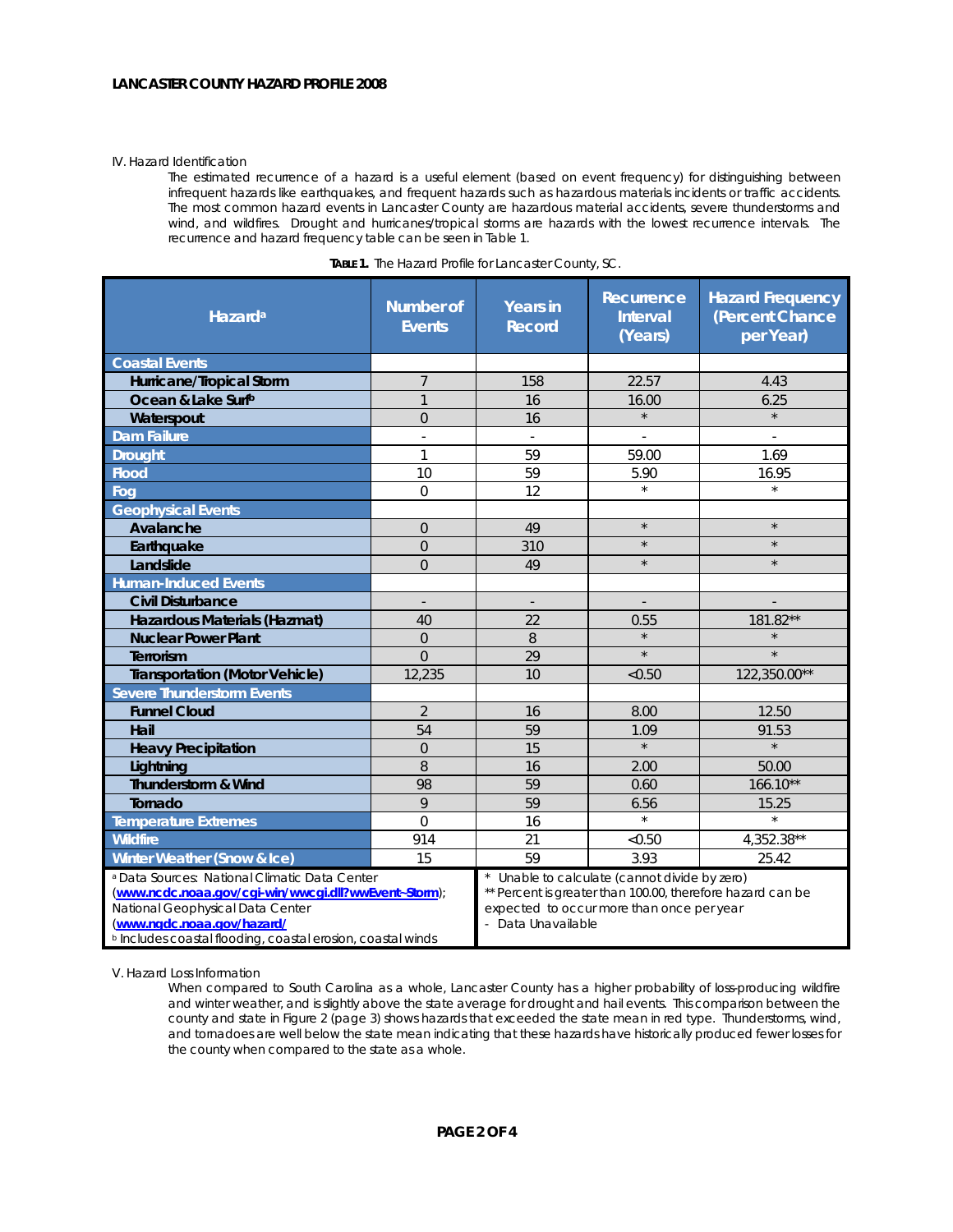

**Lancaster State Mean**

**FIGURE 2.** The historic loss causing hazard frequency between 1960 and 2008 for Lancaster County compared to South Carolina as reported in SHELDUS. Percentage numbers indicated in red are when the county total exceeds the state mean. Also, a hazard that is identified in the National Climatic Data Center Storm Data reports as a multiple event hazard (flooding, winter weather, coastal storm), and given a statewide or regional location, the impact of the event is equally distributed amongst the counties involved.

Another way of determining how vulnerable a county is to particular hazards is by examining the amount of damage caused by past events. In Figure 3 (page 4), the cumulative amount of damage from 1960 to 2008 based on twelve hazard types is computed from the Hazards and Vulnerability Research Institute's SHELDUS database (available at http://www.sheldus.org). The historic losses in Lancaster County exceed \$236 million, and are largely due to hurricanes and tropical storms, followed by winter weather, and drought. Hurricane/tropical storm represented 73% of the historic damage in Lancaster County. While significant for the county, these cumulative losses represent 2.5% of the state's total overall, but 18% of the state's total damages related to hurricane/tropical storms. Hail and wind also produce significant losses for the county, representing 8% and 6% of the state's losses.